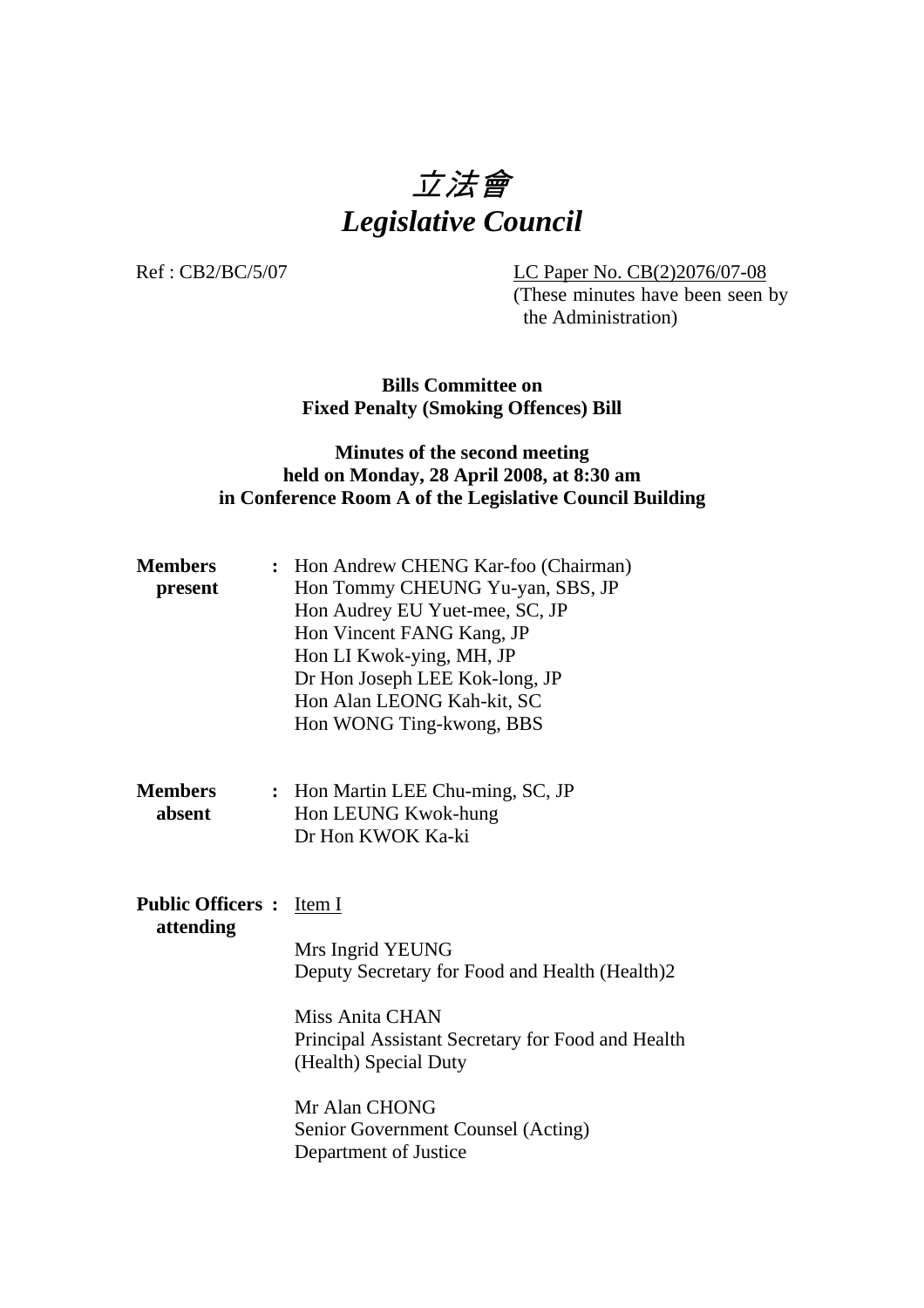Dr Christine WONG Head of Tobacco Control Office Department of Health

| <b>Clerk</b> in<br>attendance | $\ddot{\cdot}$ | Miss Mary SO<br>Chief Council Secretary (2) 5          |
|-------------------------------|----------------|--------------------------------------------------------|
| <b>Staff</b> in<br>attendance |                | : Miss Winnie $LO$<br><b>Assistant Legal Adviser 7</b> |
|                               |                | Ms Janet SHUM<br>Senior Council Secretary (2)8         |
|                               |                | Ms Sandy HAU<br>Legislative Assistant (2)5             |

Action

### **I. Meeting with the Administration**

The Bills Committee deliberated (index of proceedings attached at **Annex**).

Enforcement officers of the proposed fixed penalty system

2. The Chairman was of the view that inspectors of the Food and Environmental Hygiene Department (FEHD) should also be empowered to issue fixed penalty notices (FPNs) for smoking offences which took place in the indoor areas of food premises.

3. The Administration responded that it was not practicable to empower FEHD inspectors to issue FPNs to people smoking in the indoor areas of food premises, as inspections to licensed food premises by FEHD inspectors focused mainly on the food rooms where food was handled and relatively less so on areas for serving patrons. Moreover, FEHD inspectors were not stationed at the licensed food premises, but only carried out inspections on a regular basis in accordance with the track record and risk classification of the premises ranging from once every four to 20 weeks. Hence, a better approach would be to help venue managers build up their capacity in requesting a smoker to extinguish a lighted cigarette, cigar or pipe or where the person failed to do so, requiring him to give his name and address and to produce proof of identity or leave the no smoking area.

4. The Chairman said that to empower FEHD inspectors to issue FPNs for smoking offences in the no smoking areas of food premises did not necessarily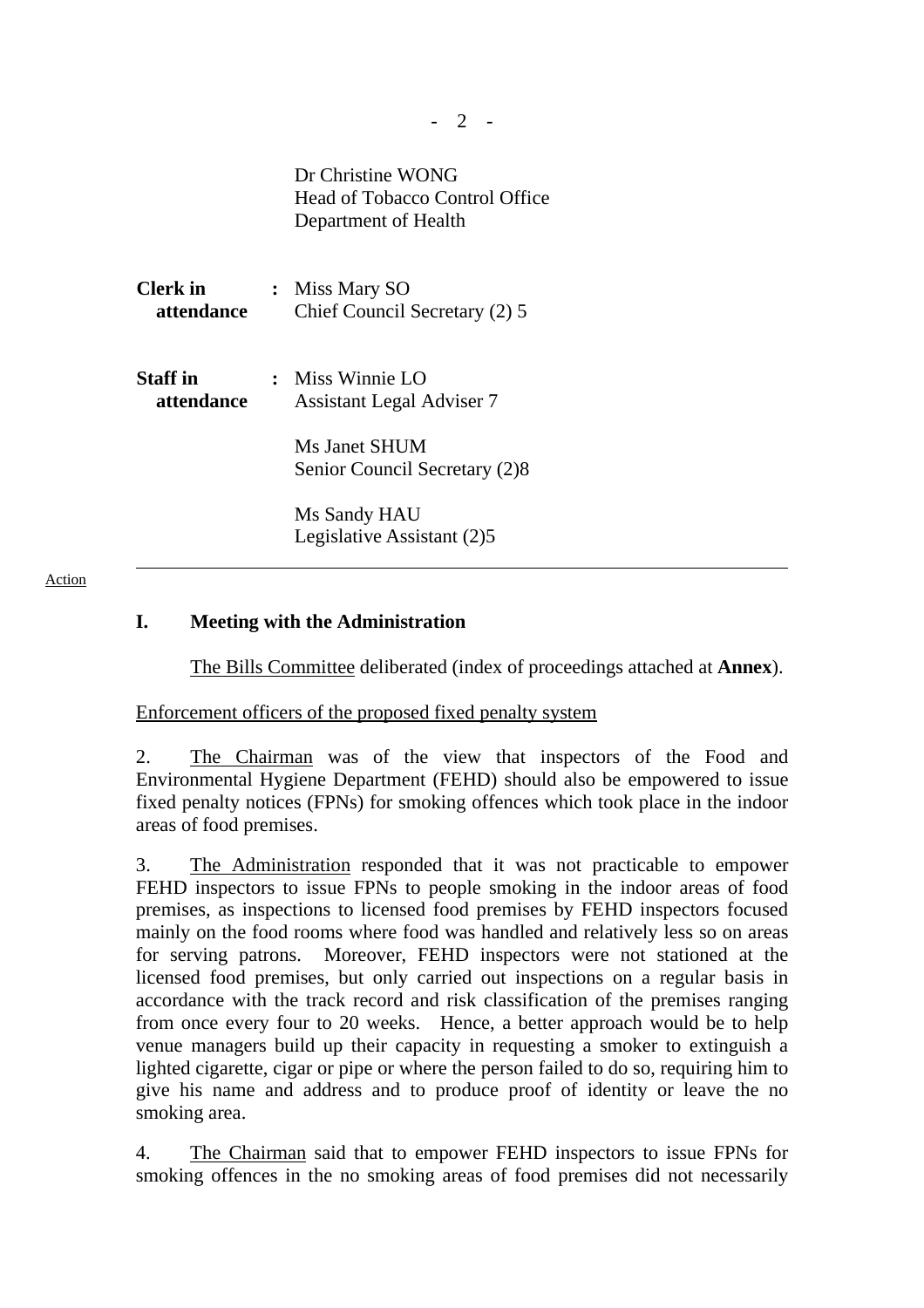#### Action

Admin

mean that FEHD inspectors had to inspect the indoor customer areas of food premises. Rather, the intention of such empowerment was to enable FEHD inspectors to issue FPNs for smoking offences if they happened to detect people smoking in statutory no smoking areas when conducting inspections to those food premises. The Chairman pointed out that although the work priority of Police officers was the upkeep of law and order, it was noted that Police officers would continue to take enforcement action by issuing FPNs in all venues where smoking or the carrying of a lighted cigarette, cigar or pipe was prohibited by law.

5. Mr Tommy CHEUNG asked whether staff of FEHD, the Leisure and Cultural Services Department and the Housing Department would wear uniform when taking enforcement action against smoking offences in the statutory areas under their management by issuing FPNs. The Administration undertook to revert in writing.

#### TCO complaint hotline

6. Mr Tommy CHEUNG said that many venue managers encountered much difficulty in reporting complaints in relation to smoking offence to TCO. The hotline was either very busy or their calls had to be diverted to a message box for recording because there was no operator available or the staff on duty was too busy to receive their calls personally.

7. The Administration responded that in order to increase the capacity of the complaint hotline, TCO had commissioned the Integrated Call Centre (ICC) to man the hotline since 1 February 2007. Furthermore, the hotline had been operating on a 24-hour basis since October 2007. To enable more effective handling of complaints, TCO would work with ICC on ways to ensure that more incoming calls could be received by staff personally.

8. The Chairman said that the existing arrangement of ICC transferring all complaints about smoking offences to TCO for follow-up was inefficient. To effect efficient handling of the complaints, the complaint hotline should be manned by TCO staff.

9. The Administration responded that although complaints in relation to smoking offences were received by ICC, information about these complaints was inputted into a computer system to which TCO had access. TCO would follow up all complaints received through ICC.

10. At the request of the Chairman, the Administration undertook to provide a response in writing to the following -

Admin (a) number of ICC staff manning the complaint hotline during and after office hours respectively;

Admin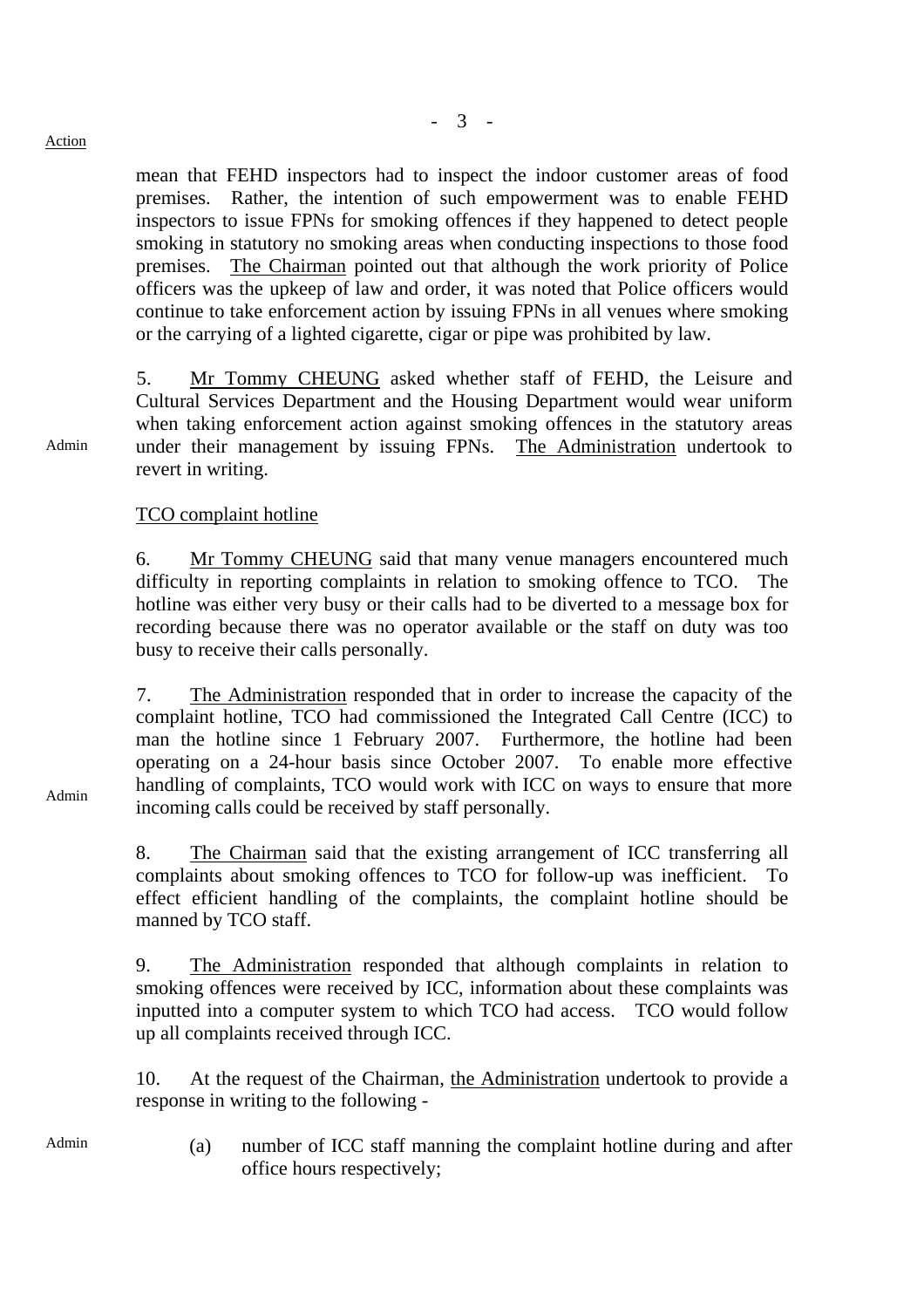- (b) number of TCO staff on duty during and after office hours respectively; and
- (c) average time taken by TCO staff to process a complaint received during and after office hours respectively, and details of the procedures involved.

### Manpower of TCO

11. The Chairman said that the introduction of the proposed fixed penalty system for smoking offences would not achieve the desired deterrent effect if the number of Tobacco Control Inspectors (TCIs) of TCO remained at only some 80, not to mention the additional workload after the deadline for implementing the smoking ban in the indoor areas of bars open to those aged 18 or above, mahjong parlors, commercial bathhouses and massage establishments on 1 July 2009 and the impending implementation of smoking ban in over 200 public transport interchanges across the territory. The Administration undertook to provide a response on TCO's manpower situation in writing.

Admin

Action

### TCO enforcement actions

12. The Administration was requested to provide a response in writing to the following -

- (a) of the some 3 800 summonses issued against smoking offences in 2007, the number of summonses which were complaints received by TCO complaint hotline and smoking offences detected by TCIs when conducting inspections to statutory no smoking areas respectively; and
- (b) number of assault cases on TCIs while taking enforcement actions.

#### Fixed penalty level for smoking offences

13. Mr Tommy CHEUNG expressed reservation about setting the penalty level for smoking offence at \$ 1,500, having regard to the fact that the fine level handed down by the court for smoking offence at present only averaged about \$700-\$800. It was also possible that offenders would choose to dispute liability in the hope that a lesser penalty would be imposed by the Court, hence defeating the purpose of having a fixed penalty system.

14. The Administration responded that the penalty level should be set at a level sufficiently high to achieve the desired deterrent effect without being unduly harsh. Hence, the proposal to fix the penalty level at \$1,500. This was on par with the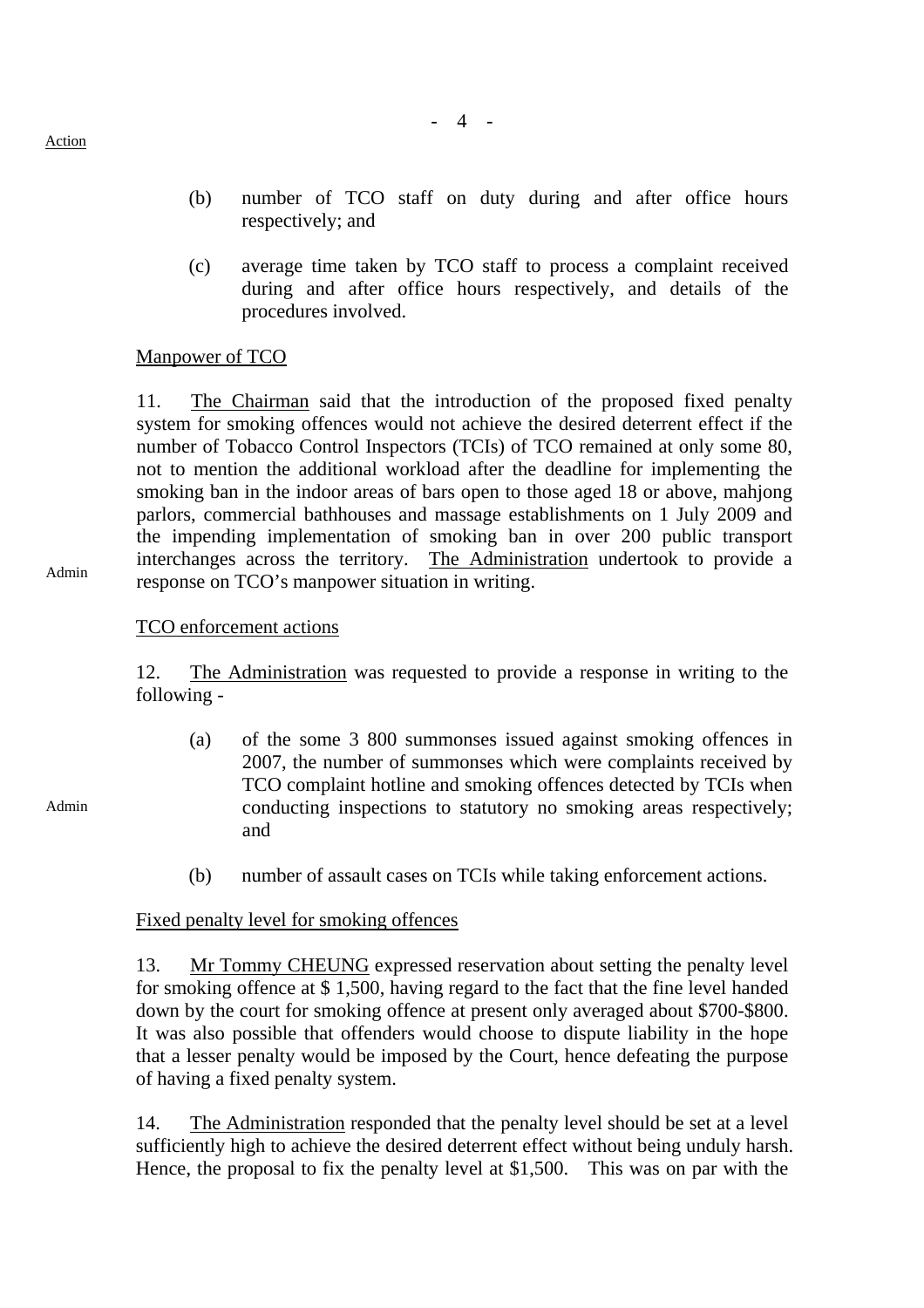Action

fine level for public cleanliness offences which also had public health implications. The Administration further said that setting the penalty level at \$1,500 also attracted majority support during public consultation on the proposed fixed penalty system for smoking offences.

15. As for whether the \$1,500 penalty level would attract offenders to dispute liability, the Administration explained that should offenders do so -

- (a) the court was likely to consider the legislative intent in setting up a fixed penalty system and was unlikely to impose penalties of a lower level thereby allowing individuals to, through disputing liability, circumvent the fixed penalty fine level and the fixed penalty system;
- (b) the court would have regard to the consensus of the Legislative Council and of the public opinions represented by the Council over the penalty level when meting out penalties; and
- (c) the Bill contained a provision that if a person chose to dispute liability but offered no defence or a defence which was considered frivolous or vexations by the magistrate, the magistrate should, in addition to any other penalty and costs the court might impose, impose an additional penalty equal to the amount of the fixed penalty. This should be sufficient deterrent for those who had no defence but simply wanted to dispute liability in the hope of receiving a lower level penalty.

# **II. Date of next meeting**

16. The Chairman reminded members that the next meeting had been scheduled for 3 May 2008 at 9:30 am to receive views from members of the public on the Bill.

17. There being no other business, the meeting ended at 9:50 am.

Council Business Division 2 Legislative Council Secretariat 27 May 2008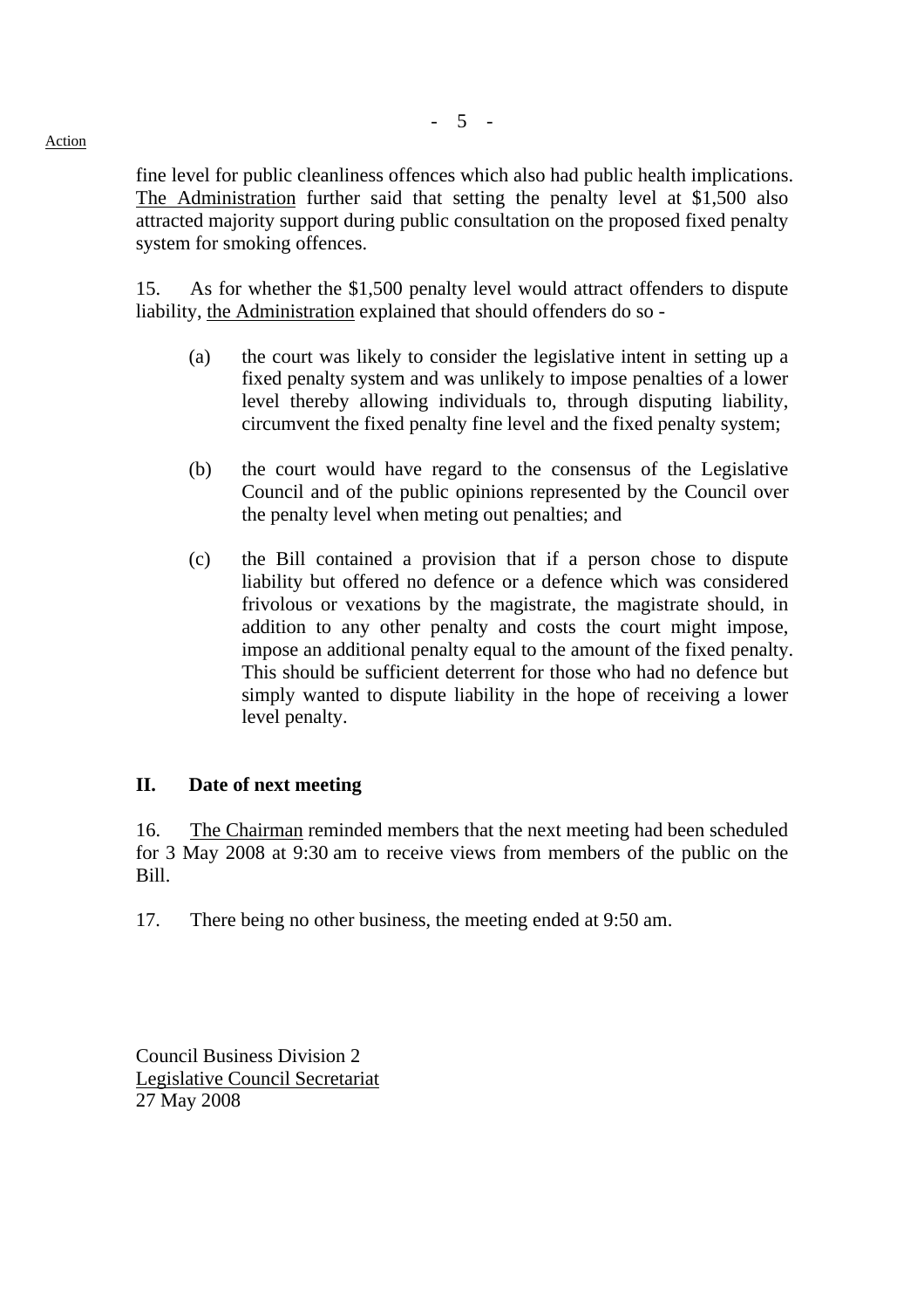# **Proceedings of the meeting of Bills Committee on Fixed Penalty (Smoking Offences) Bill on Monday, 28 April 2008, at 8:30 am in Conference Room A of the Legislative Council Building**

| <b>Time marker</b>                     | <b>Speaker</b>                       | <b>Subject</b>                                                                                                                                                                                                                                                                                                                                                                                                                                                                                                                                                                                                                        | <b>Action</b><br>required                                      |
|----------------------------------------|--------------------------------------|---------------------------------------------------------------------------------------------------------------------------------------------------------------------------------------------------------------------------------------------------------------------------------------------------------------------------------------------------------------------------------------------------------------------------------------------------------------------------------------------------------------------------------------------------------------------------------------------------------------------------------------|----------------------------------------------------------------|
| $000000 - 000213$                      | Chairman                             | Welcoming remarks                                                                                                                                                                                                                                                                                                                                                                                                                                                                                                                                                                                                                     |                                                                |
| 000214 - 000711                        | Admin                                | Briefing on the Bill                                                                                                                                                                                                                                                                                                                                                                                                                                                                                                                                                                                                                  |                                                                |
| $000712 - 001620$<br>$001621 - 002053$ | Chairman<br>Admin                    | Manpower of Tobacco Control Office (TCO) of<br>the Department of Health<br>Inspectors of the Food and Environmental<br>Hygiene Department (FEHD) should also be<br>empowered to issue fixed penalty notices (FPNs)<br>for smoking offences which took place in the<br>indoor areas of food premises, apart from the<br>indoor areas of public markets and hawker<br>bazaars under the management of FEHD<br>Concern about people smoking outside public                                                                                                                                                                               |                                                                |
|                                        | Mr LI Kwok-ying<br>Admin             | children's playground/play area                                                                                                                                                                                                                                                                                                                                                                                                                                                                                                                                                                                                       |                                                                |
| 002054 - 002518                        | Ms Audrey EU<br>Admin                | Deterrent effect of the proposed fixed penalty<br>system for smoking offences<br>Reporting of smoking offences in statutory no<br>smoking areas under the management of FEHD,<br>Leisure and Cultural<br>Services Department<br>(LCSD) and Housing Department (HD)                                                                                                                                                                                                                                                                                                                                                                    |                                                                |
| 002519 - 004153                        | Mr Tommy CHEUNG<br>Admin             | Proposed penalty level for smoking offences<br>The Administration was requested to clarify<br>whether staff of FEHD, LCSD and HD would<br>wear uniform when taking enforcement action<br>against smoking offences in the statutory areas<br>under their management by issuing FPNs.<br>TCO complaint hotline                                                                                                                                                                                                                                                                                                                          | $\checkmark$<br>(Admin to<br>provide a<br>written<br>response) |
| 004154 - 011622                        | Chairman<br>Mr Tommy CHEUNG<br>Admin | The Administration was requested to provide the<br>following information -<br>manpower of TCO to cope with additional<br>(a)<br>workload after the expiry of the adaptation<br>period for certain establishments and the<br>impending implementation of smoking ban<br>in public transport exchanges as well as to<br>ensure the deterrent effect of the proposed<br>fixed penalty system for smoking offences;<br>(b) number of Integrated Call Centre (ICC) staff<br>manning the complaint hotline during and<br>after office hours respectively;<br>(c) number of TCO staff on duty during and<br>after office hours respectively; | ✓<br>(Admin to<br>provide<br>written<br>responses)             |